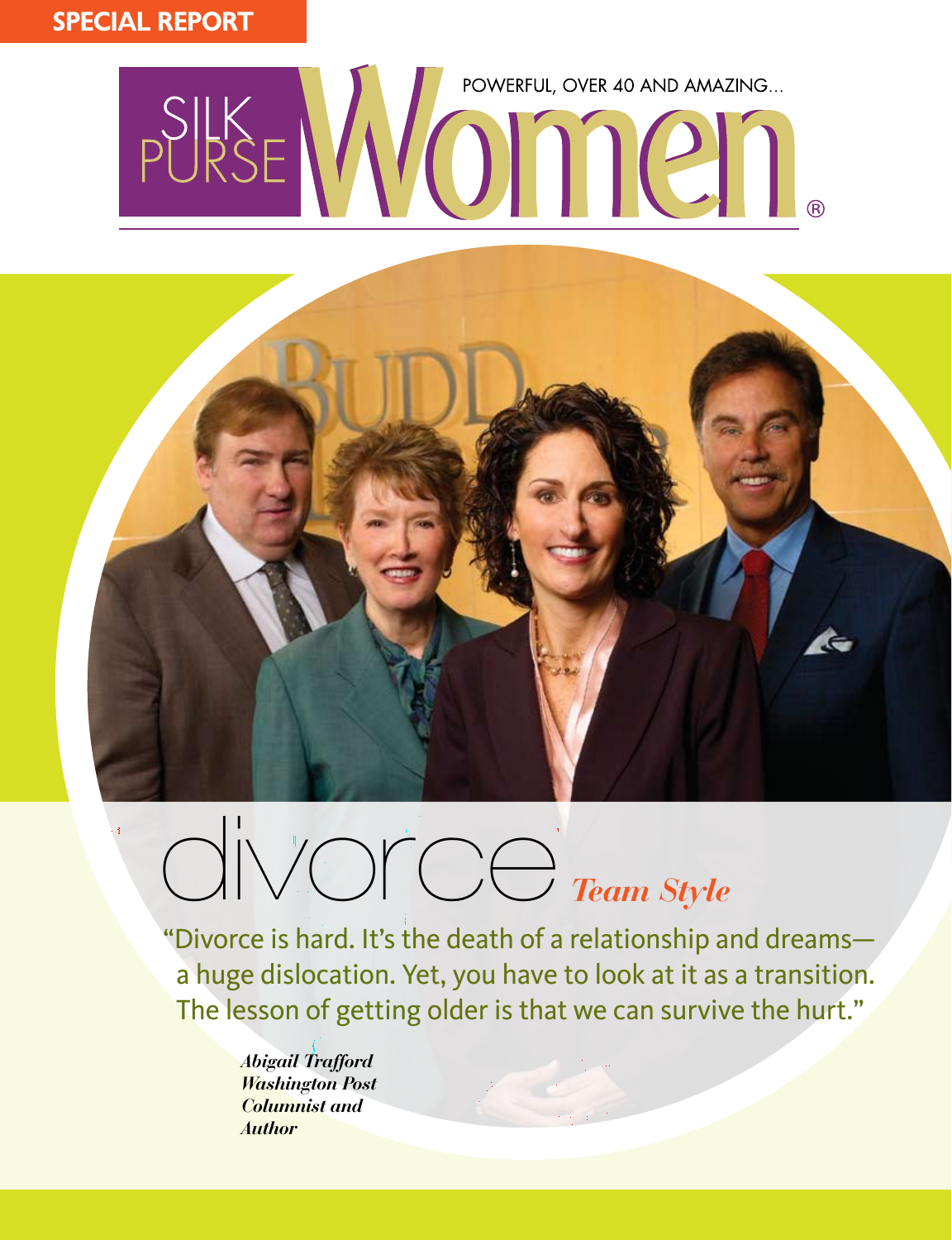

#### **Susan Reach Winters, Esq. Shareholder and Chairperson of Family Law Department Budd Larner, PC**

- 25-year career veteran with broad experience in all areas of family law practice – divorce, prenuptial agreements, custody and visitation, child support, alimony and equitable distribution
- • Author to NJ Practice and Family Law Practice in
- New Jersey; widely published in professional journals • Speaker at high-profile conferences and guest on radio
- and TV talk shows

• Recipient NJBIZ: New Jersey's Best 50 Women in Business *"A client may often think of him or herself as a failure because of the divorce. I try to get the client to understand that it wasn't a failure, something just went wrong. I tell them: 'That part is over and you're moving into a new phase.'"*

#### **Budd Larner, PC**

150 John F. Kennedy Parkway, Short Hills, NJ 07078 973.315.4408 swinters@buddlarner.com



#### **Keara Reilly**

#### **Licensed clinical social worker, marriage and family therapist, psychoanalyst**

- Faculty member of New Jersey Institute for Training in Psychoanalysis teaching courses in Ego Psychology and Resistance
- Previously staff clinician in community health centers, providing individual, couple, family and group therapy
- Previously, medical social worker, bereavement coordinator, working with hospice families helping them react to and cope with separation and loss

*"Whether or not a person initiates a divorce, he or she experiences significant trauma and emotional turmoil that is most difficult to manage alone. As a therapist, I guide and support a person in confronting failures of the past, managing crises in the present and developing a positive attitude towards the future."* 

#### **Private Practice**

10 Brookside Avenue, Caldwell, NJ 07006 973.228.4561 keara212@mac.com

 Divorce may be unpleasant, but it is here to stay. This psychological revolution, as many experts call it, takes an emotional, mental and physical toll on more than one million lives in the United States alone each year. Says Trafford, whose books *As Time Goes By* and *Crazy Time* address the impact of divorce: "Divorce is a trauma. Love has broken down and the buses of connection have gone off track."

 "That's tough stuff," says Susan Reach Winters, the practice lead for the family law department at Budd Larner, PC. Winters says she's pretty much "seen it all" in her 25-year law career. That's inspired her to try to improve the process. There may be no perfect way to end a marriage, but Winters is committed to having her clients come out of the divorce process post marriage reinvented and positive. So several years ago she initiated the team approach to divorce at her Short Hills, New Jersey-based firm.

 The team approach brings together four professionals, each with a particular expertise, to deal with the various pain points of the divorce: a lawyer to protect the client's legal rights; a therapist to help the client deal with emotional and child-related issues; a forensic accountant to identify and value the marital assets; and a financial advisor to assist the client in planning his or her future. Positioning herself as the quarterback, Winters recruited her first string: Keara Reilly, a psychotherapist in private practice; I. Alan Hirschfeld, partner-in-charge at Marcum LLP in New Jersey; and Mark Murphy, president and chief executive officer, Northeast Private Client Group.

# *How team divorce works*

 All three positions support Winters in her endeavor to get to closure on all items — legal, financial and emotional. "There's more to a divorce than the legal aspect," said Tafford, and the team approach seems holistic."

 "There's a piece missing when the lawyer tries to do and be all things," says Winters and adds that not all team members are on the "field" at the same time, and sometimes not all their functions are in play. Sometimes, she calls in other professionals to perform the mental health or financial roles and takes those names from a short list of other specialists when she feels another specialist might constitute a better fit for a client.

 According to Winters, a client is only ready to reach a settlement when he or she has a clear mind. "If you're stuck in anger," said Susan, "you'll be in *The War of the Roses* forever."

 When a client agrees to therapy, the whole case becomes less emotionally charged. "When your emotions are out of control, you are out of control," Winters says. And as humane and empathetic as Winters is, she'll tell you in no uncertain terms that she doesn't mince words. For example, a nonworking wife may want her to negotiate to keep her house. "Can you afford to keep the house? It doesn't make sense," says Winters, to get her clients to reality.

 "I set real expectations based on real facts," she says, and in large part she relies on her financial team to provide these facts. Hirschfeld creates a menu of assets and lays out the marital lifestyle including earnings and expenses. Murphy takes Hirschfeld's information, sometimes gives input early on and typically picks up or begins his job following the settlement to discuss a client's financial future.

# *Well-oiled machine*

"The three are all wonderful resources for me," says Winters. "They help me do my job more efficiently and make me a better lawyer." Their intervention also helps the client. "Each of us working from our areas of expertise makes the process more streamlined."And because the four are accustomed to working together they have the advantage of knowing what each other is thinking even before anything is communicated. This eliminates the need for protracted meetings and discussions and saves the client time and money.

 How strong the team members present their case when they meet with 'the other side' relates directly to how likely it is that the team will get a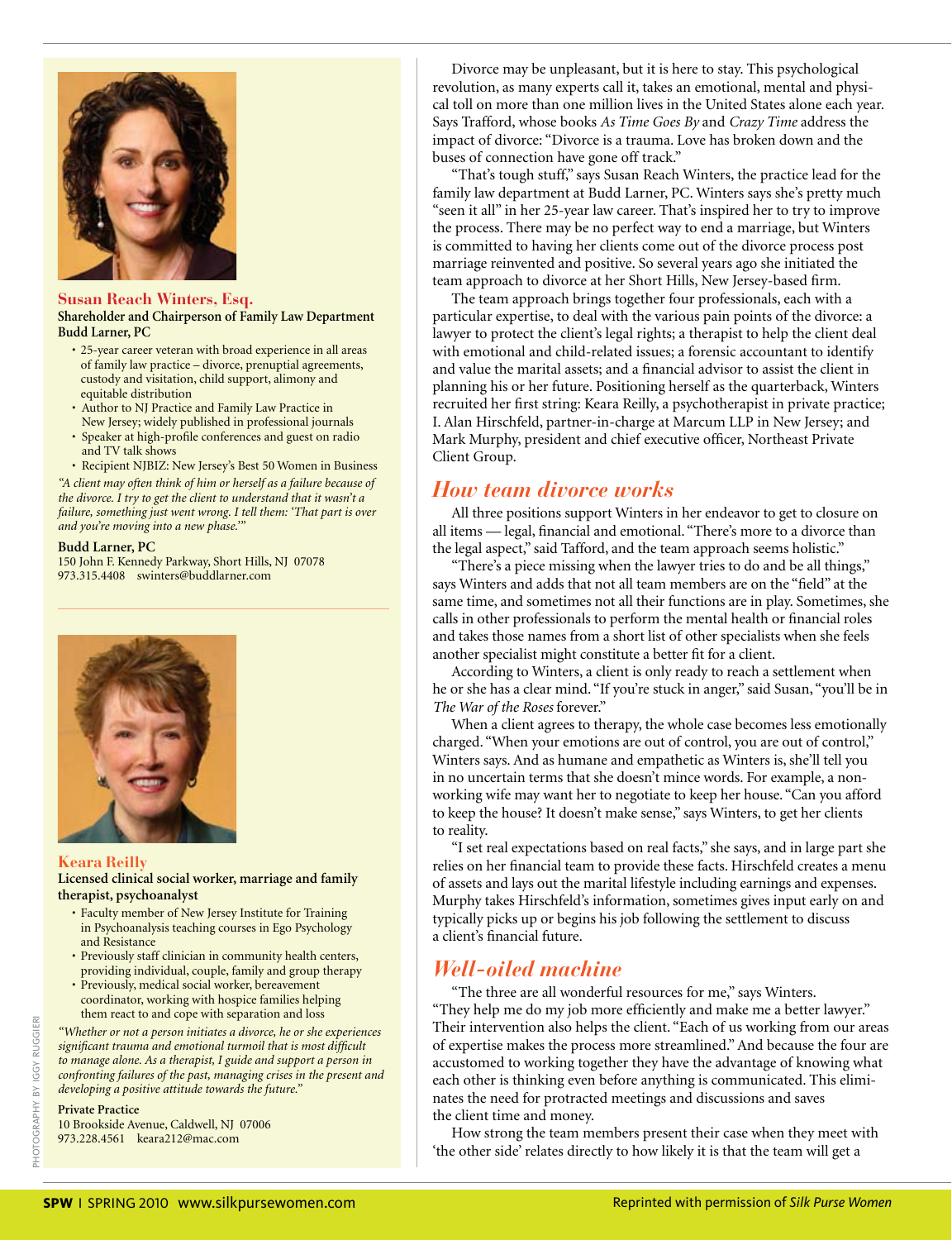pretrial settlement. "Susan and I need to show the other side what they would be going up against if we go to trial," says Hirschfeld. "Quite often it's a question of who will be more convincing and more credible as the expert who takes the stand."

 According to Winters, about one percent of cases actually go to court. "The goal is to settle to avoid having a judge determine your fate." Showing your cards is important because it lets the opposition size up your position and the strength of your case before you even get to that point.

# *Less battle time*

Avoiding court is much easier if emotions are minimized. That's where therapy helps to separate the business of the divorce from the emotion of the divorce and "ideally gets clients through the transition period with less battle time," Reilly says.

 "My job," said Reilly,"is to help spouses deal with emotions around the break and to have them get in touch with their feelings. "People must deal with their emotions good and bad, because left unexplored these emotions can cause harm." This provides them with a new level of self-knowledge and frees them up emotionally, allowing them to see that they have options and can make choices about their behaviors.

 According to Reilly, during therapy clients learn how different behaviors lead to different consequences. This can lead to a divorcing spouse understanding his or her role in the break — an important point, adds Tafford, because "it's very tempting to blame the other spouse, even if it's your fault."

 Therapy can also be beneficial for the children, especially when one spouse is trying to turn the children against the other, says Reilly.

 What goes on in a therapy session is vaulted unless a client gives permission for Reilly and Winters to talk. "This is helpful; it gives me a chance to learn 'who and what I'm working with,'" says Winters.

# *Important financial issues*

Revenge is often played out on the 'battlefield' of dividing the financial assets in the marriage. Engaging a forensic accountant early in the case narrows the focus to the most important financial issues and also leads to completing a thoughtfully prepared settlement proposal earlier in the process. Forensic accountants, who analyze lifestyle for spousal support purposes and determine actual cash flow (as opposed to taxable income) available for child support and equitable distribution, can untangle a complex web of marital and nonmarital assets — something a traditional CPA may not have the knowledge and training to accomplish.

 Valuation is particularly important when one spouse owns a small business. Because an entrepreneur is typically too busy with the day-to-day business operations, he or she doesn't have the resources to know the real worth of the business. Hirschfeld says that sometimes one spouse is the bread winner and the "nonmonied" spouse may not be aware of the real estate deal in Colorado, the ski resort in California or the LLCs in North Carolina. A spouse may also begin to dissipate assets, and put money away in things like gold coins, accounts in the Caymans, or art, and the assets begin to disappear.

Winters emphasizes that "there are no real winners in divorce." The goal is to achieve a fair and equitable settlement under the law of the state in which the divorcing couple resides. In New Jersey, for example, the courts divide property under the concept of "equitable distribution." This means that assets and earnings accumulated during marriage are divided "equitably," or "fairly" but not necessarily "equally."

 "You have to be familiar with the particular rules of family law in a state — and it varies state to state — and view the assets beyond the traditional business valuation to establish the true cash flow on the basis of the marriage entity," says Hirschfeld. "For example, I am required to take a nonliquid asset like a family business and determine its value according to the specific guidelines in the state in which the married couple lived as opposed to its actual fair market value."

# **RELATIONSHIPS**



### **I. Alan Hirschfeld**

**Partner-in-charge, Marcum LLP Advisory Services (NJ)**

- Certified Public Accountant (CPA) accredited in Business Valuation (ABV), Certified in Financial Forensics, Masters of Business Administration (Finance)
- Previously the Executive Vice President for a national cosmetic surgery and dermatology practice
- Previously Chief Operating Officer and Chief Financial Officer of a publicly-traded vitamin manufacturing company
- Frequent lecturer/speaker on litigation support accounting, business valuations and matrimonial accounting

*"All of us on the team have a sense of higher purpose. The ultimate motivation is to make our clients' lives better, and at the end of the process we experience great satisfaction. It's wonderful to hear a client say: Thank you. Had you not been there how would I have gone through this and settled this and gotten some closure."* 

#### **Marcum**

Accountants Advisors 4000 State Route 66, Tinton Falls, NJ 07753 732.897.4621 ilan@marcumrosenfarb.com



#### **Mark Murphy President and Chief Executive Officer Northeast Private Client Group**

- Chartered Life Underwriter (CLU); Chartered Financial Consultant (ChFC); current candidate, Master's Degree, Financial Services (MFS)
- Bachelor of Science Finance, Indiana University
- NFL Registered Player Financial Advisor
- Past President, Executive Committee, Guardian Field Force; Charter member of the Guardian Chairman's Council
- Board of Directors at Association of Advanced Life Underwriting (AALU)

*"Having good golf clubs is not as good as having a good swing. There's a lot of competition in this business and everyone wants to sell people the best clubs. We [the team] try to spend time with clients to make sure they have a good swing."*

**Northeast Private Client Group** 4 Becker Farm Road, 2nd Floor, Roseland, NJ 07068 973.422.9140 Mark\_murphy@glic.com